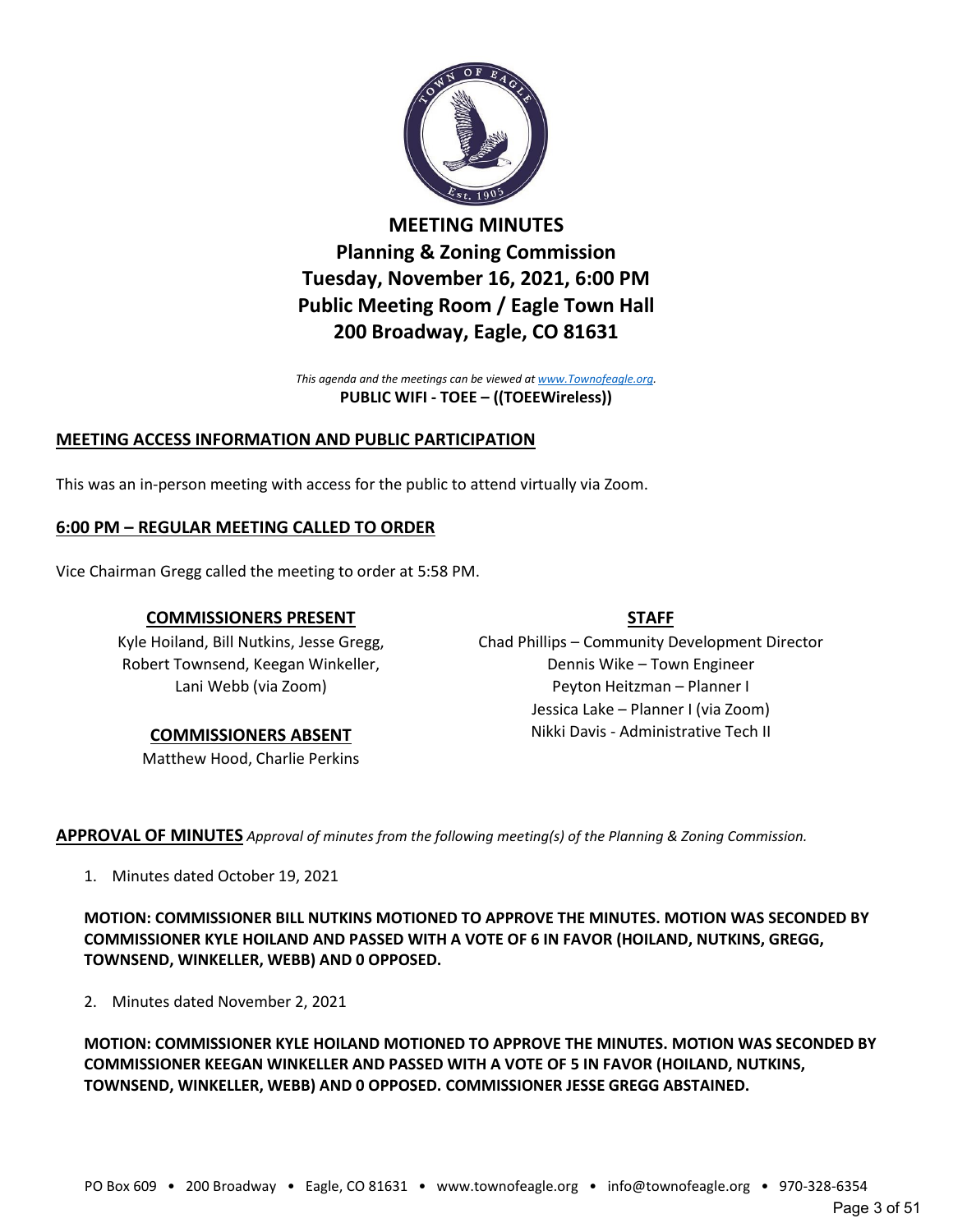Planning & Zoning Commission Page **5**

## **PUBLIC HEARING**

| 2. | Project:              | Eagle Ranch 6th PUD Amendment                                                       |
|----|-----------------------|-------------------------------------------------------------------------------------|
|    | File #:               | PUDA21-01                                                                           |
|    | Applicant:            | Eagle Ranch HOA                                                                     |
|    | Location:             | Eagle Ranch Planned Unit Development                                                |
|    | <b>Staff Contact:</b> | Chad Phillips, Community Development Director/Town Planner, Jessica Lake, Planner I |
|    | Request:              | Request for a Major PUD Amendment to amend and update the Eagle Ranch PUD Guide and |
|    |                       | PUD Zoning Plan.                                                                    |

#### **Applicant Presentation**

Dominic Mauriello of Mauriello Planning Group presented on behalf of the Eagle Ranch HOA. Over the past year, Mr. Mauriello has been working with the HOA and Executive Board, who have shown unanimous support for the proposed amendments. The Eagle Ranch PUD Guide is over 20 years old and has undergone five amendments since the original inception of the planned unit development (PUD). Today, many revisions are needed to transform the PUD Guide from a pre-development document to a post-development guide that is user-friendly and better reflects the current and future build-out of Eagle Ranch. The amendments address a variety of topics however, the most significant changes are focused on establishing an Eagle Ranch Commercial Core District and increasing residential density throughout the PUD. Another primary change to the guide included updating the zoning map for practicality and accuracy. Mr. Mauriello noted that public outreach and resident feedback has helped inform the amendments.

Currently, the Eagle Ranch PUD allows for 1,295 dwelling units. In order to establish the commercial core, the HOA is requesting to increase this cap and add 100 more dwelling units. These units would be dispersed within the Neighborhood Center Commercial District along Capitol Street and Sylvan Lake Road. The increased density would allow for mixed use projects with units on the second or third floor.

Mr. Mauriello covered other amendment topics including revisions to the PUD zone districts, parking requirements, adjusting the ratio of allowable commercial square footage in the Commercial Core District, reorganizing the list of allowable uses, and the general effort toward improving definitions and standards for clarity and enforcement.

Mr. Mauriello believes the proposed changes comply with the amendment process criteria and that the new guide will help modernize Eagle Ranch. Mr. Mauriello requested for a positive recommendation to the Town Council.

#### **Staff Presentation**

Ms. Lake provided staff's presentation which included a brief history of when Eagle Ranch was established. As previously stated by Mr. Mauriello, Eagle Ranch has already completed five PUD amendments with the most recent amendment approved in 2017. These amendments created a mixed use category in the Neighborhood Center zone district; a use the sixth amendment would bolster. To conclude, Ms. Lake reviewed Section 4.11.050 which outlines the requirements to approve amendments to a PUD. Staff did recommend approval along with three conditions. The proposed conditions include:

1) Replace "Town of Eagle Town Manager (or assigns) with "Town of Eagle Community Development Director (or assigns);

2) Remove "The accessory apartment shall not be leased for a period of less than 28 days"; and

3) Provide a definition and general parameters for Special Events in Open Space Districts or remove "Special Events" as a use by right.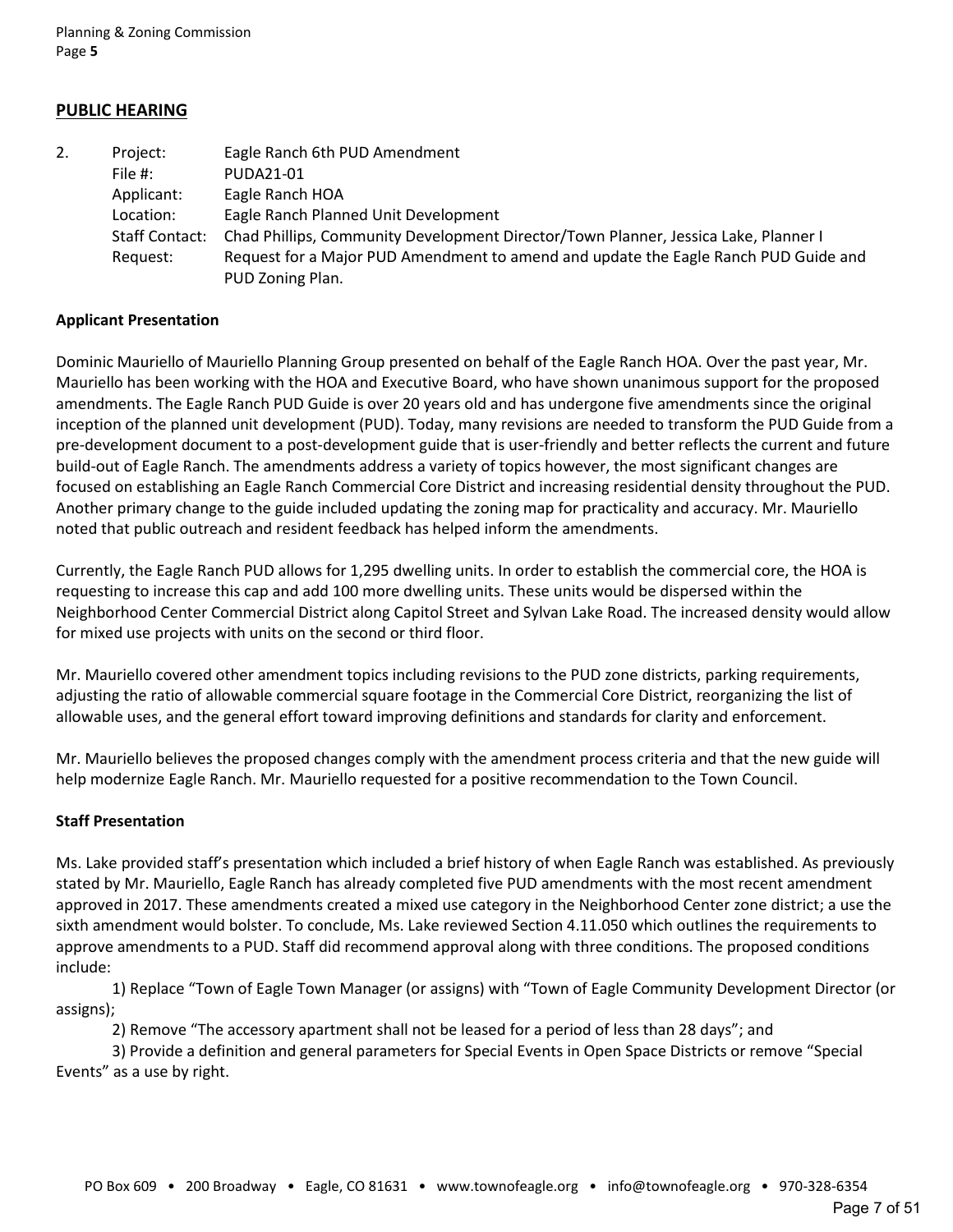## **Q & A**

Commissioner Nutkins asked if the density requirements have been removed from the PUD guide and Mr. Mauriello replied the standards have been moved and consolidated into one section.

Commissioner Webb asked for clarification on prohibiting short-term rentals and Ms. Lake confirmed this was a new standard established by Eagle Ranch.

Commissioner Hoiland asked if the proposed square footage for accessory apartments (850 sq.ft) needs to align with the new measurement the Town is considering (800 sq.ft). Since this is for a PUD, Mr. Phillips confirmed the measurement can differ from the Town's.

Commissioner Winkeller asked why staff recommended removing the 28-day lease period. Ms. Lake replied that the standard should be within the covenance or design guidelines so that Eagle Ranch HOA could effectively enforce it.

Commissioner Nutkins asked if the 16,500 sq.ft. building envelope was considered for removal or amendment and Mr. Mauriello replied there was no change.

Commissioner Gregg asked why the metered parking requirements were at zero. Mr. Mauriello replied that this is how it was previously structured in the PUD and presently, the basis to warrant change is minimal.

Commissioner Winkeller asked if bed & breakfasts as a permitted use are removed completely or just from the residential zone districts. Mr. Mauriello confirmed they are still permitted in the commercial district.

Commissioner Nutkins asked for clarification on a public comment from Tambi Katieb. Ms. Lake replied this was a comment to ensure public notice standards were met throughout the hearing process. Also, it was confirmed that legally the HOA could submit this application on behalf of all homeowners.

### **Public Comment**

Public Commented opened at 7:48 PM.

Kevin Sharkey, 267 Mayer Street – Mr. Sharkey serves on the Eagle Ranch Executive Board and is in support of the application. Mr. Sharkey encouraged the Commission to approve.

John Martin, (address not provided) – Mr. Martin is a member of the Eagle Ranch Design Review Board (DRB). Mr. Martin is in favor of increasing the size of accessory apartments to 850 sq.ft. and wants to ensure that exterior stairs going up to the unit is not included in the square footage calculation.

Brad Hagedorn, 1200 Capitol Street – Mr. Hagedorn supports adding 100 units to the commercial center. The commercial center has reached its maximum residential allotment and we are adding density where it makes sense. These proposed units are the type of efficient apartments that will support a local workforce.

Steve Lindstrom, 1140 Capitol Street – Mr. Lindstrom is the owner of Capitol Theater, one of the first buildings established on Capitol Street. Mr. Lindstrom commented that these districts need to evolve. The commercial retail office world has changed and now the demand is for housing. Lastly, the proposed parking is correct.

Rachel M. (address not provided) – Rachel was concerned about the removal of lease limits. After hearing staff's explanation on enforcement, she agreed that it should be regulated by the HOA.

#### Page 8 of 51